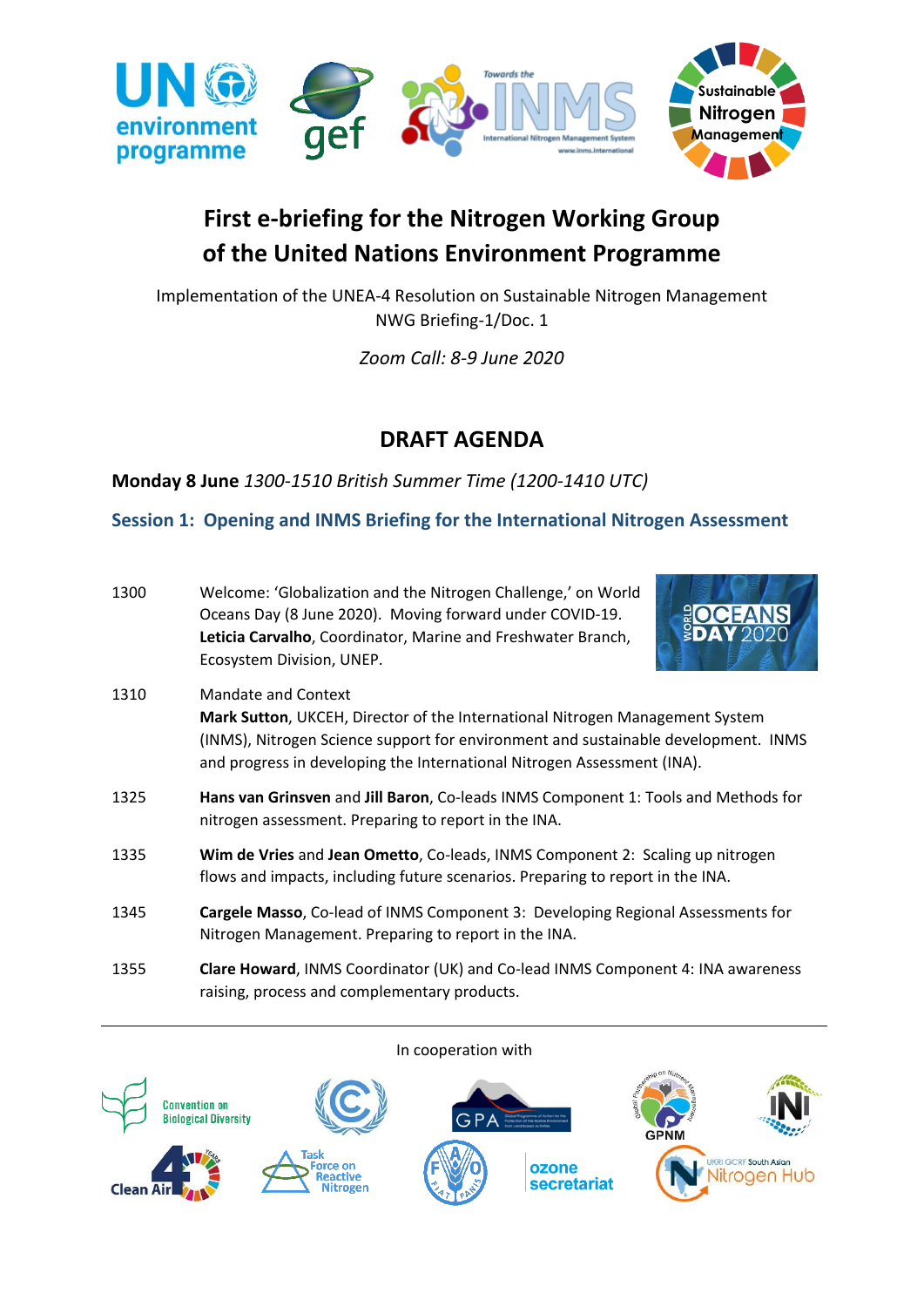- 1405 **Discussion with Member States and intergovernmental conventions.** Short reactions are invited that may supplement written comments, especially on the proposed outline of the INA (Background Document to be circulated). To the extent that time permits other participants will be invited to contribute to the discussion. Key questions invited:
	- Any important gaps in the overall plan for the INA?
	- Any priority issues that Member States would like to included?
	- Any particular uncertainties in the process?
- 1440 **Isabelle Van der Beck**, UNEP GEF International Waters Task Manager for INMS: Reflection on Progress, Successes and Remaining Challenges.
- 1445 **Steffen Hansen**, Global Environment Facility (GEF): Reflection from GEF Programme Officer for INMS. Future needs and opportunities for sustainable nitrogen management. The challenge of sustainable financing.
- 1450 **Discussion with Member States and intergovernmental conventions.** Gaps, challenges and opportunities for international action on Sustainable Nitrogen Management
- 1500 Formal Close The Nitrogen Song by Grammy® Winner Ricky Kej.
- 1510 End of Session 1.

## **Tuesday 9 June** *1300-1510 British Summer Time (1200-1410 UTC)*

### **Session 2: What do we need from inter-convention nitrogen coordination?**

1300 **Mark Sutton**, Director INMS. Briefing update: Needs and opportunities for an 'Interconvention Nitrogen Coordination Mechanism' (INCOM). Next steps, including proposal for a Task Team to follow up development of the Terms of Reference.

#### **Statements from Intergovernmental Conventions and Programmes**

Each speaker to include the following:

- Why does nitrogen need to be addressed by their international convention or programme?
- What are the primary information needs, gaps and barriers?
- How could nitrogen coordination help advance the goals of their convention?
- What advice to offer on developing the Terms of Reference and approach of INCOM?
- 1310 **David Cooper**, Deputy Executive Secretary, Secretariat of the United Nations Convention on Biological Diversity, Montreal, Canada: Needs and goals for nitrogen management to protect biodiversity.
- 1320 **Anna Engleryd**, Government of Sweden, Chair of the Executive Body, UNECE Convention on Long-Range Transboundary Air Pollution (Geneva Air Convention): Needs for Air Pollution Mitigation.
- 1330 **Dirk Nemitz**, Programme Officer, Secretariat of the UN Framework Convention on Climate Change: Climate, nitrogen, the Koronivia Process and the road to COP26.

\_\_\_\_\_\_\_\_\_\_\_\_\_\_\_\_\_\_\_\_\_\_\_\_\_\_\_\_\_\_\_\_\_\_\_\_\_\_\_\_\_\_\_\_\_\_\_\_\_\_\_\_\_\_\_\_\_\_\_\_\_\_\_\_\_\_\_\_\_\_\_\_\_\_\_\_\_\_\_\_\_\_